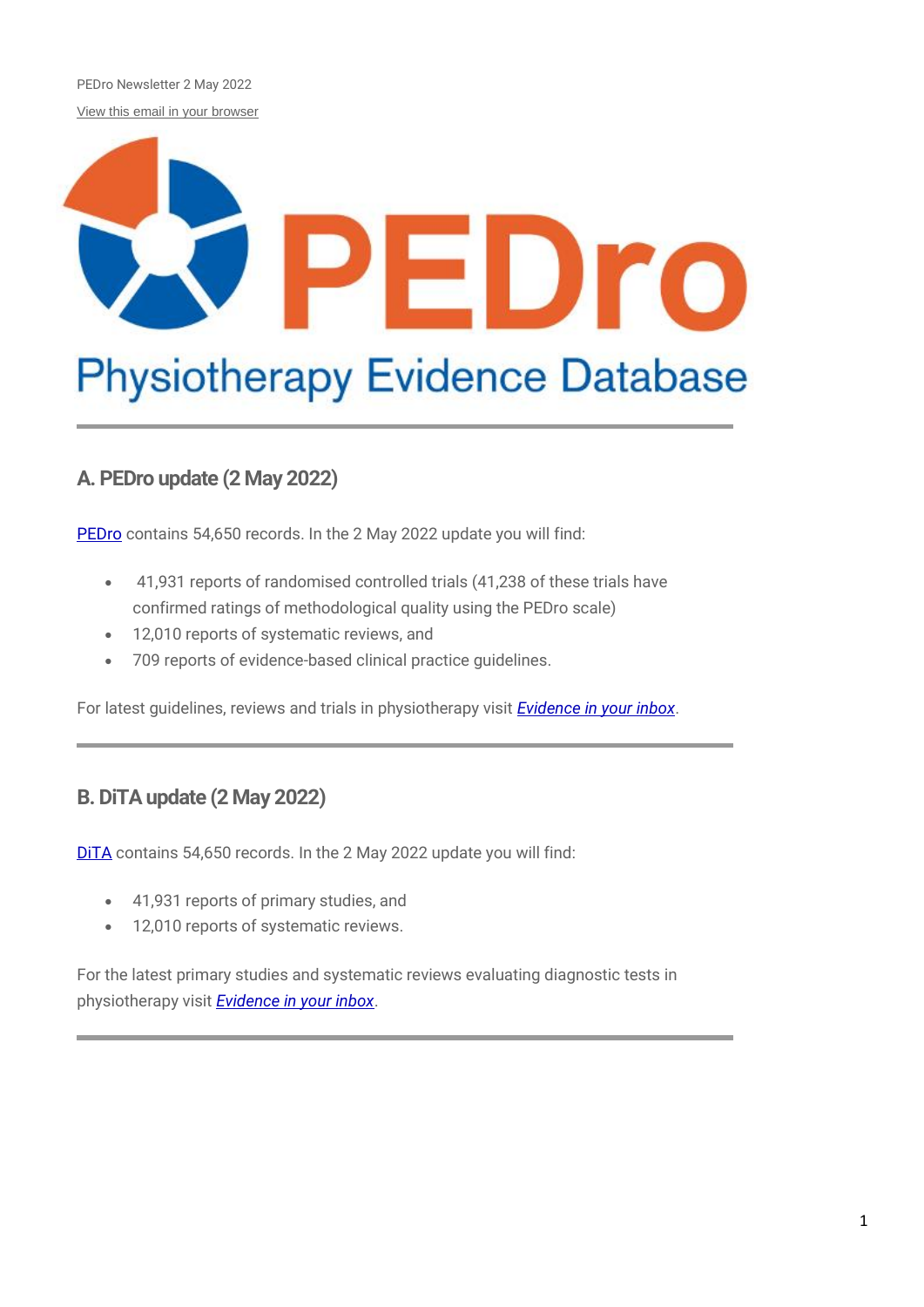#### **C. The #PEDroTacklesBarriers to evidence-based physiotherapy campaign**

#### **has been launched!**



Welcome to the '#PEDroTacklesBarriers [to evidence-based physiotherapy](https://pedro.org.au/english/learn/pedrotacklesbarriers/)' campaign. The campaign will help you to tackle the four biggest barriers to evidence-based physiotherapy.

This campaign was inspired by a [recent systematic review by Matteo Paci and](https://dx.doi.org/10.1093/intqhc/mzab093)  [colleagues](https://dx.doi.org/10.1093/intqhc/mzab093) that investigated the barriers to evidence-based physiotherapy. The review included 29 studies reporting the opinions of nearly 10,000 physiotherapists. Lack of time was the most frequently encountered barrier and was reported by 53% of physiotherapists. This was followed by language (36%), lack of access (34%), and lack of statistical skills (31%).

From May 2022 to April 2023, the campaign will delve into each of the four biggest barriers to evidence-based physiotherapy. You will hear from physiotherapists who have encountered these barriers and developed strategies to overcome them. You will also learn more about the methods used to conduct, analyse, report and interpret randomised controlled trials, to help you tackle the barrier of lack of statistical skills.

Each month we will release tips on how to tackle a particular barrier to evidence-based physiotherapy. We encourage physiotherapists from around the globe to work collaboratively to implement the most relevant strategies into your practice.

The campaign will conclude with some real-world examples of how physiotherapists have overcome these barriers and used evidence to make positive changes to their practice and improve the outcomes of their patients.

#PEDroTacklesBarriers is supported by [World Physiotherapy,](https://world.physio/) Australian Physiotherapy [Association,](https://australian.physio/) [Società Italiana Fisioterapia,](https://www.sif-fisioterapia.it/) [Société Française de Physiothérapie,](https://www.sfphysio.fr/) and Koninklijk Nederlands [Genootschap voor Fysiotherapie.](https://www.kngf.nl/)

Please join us in the 'PEDroTacklesBarriers to evidence-based physiotherapy' campaign to help tackle the biggest barriers to evidence-based physiotherapy. You can follow the campaign on the [PEDro webpage,](https://pedro.org.au/english/learn/pedrotacklesbarriers/) [blog,](https://pedro.org.au/category/english/pedrotacklesbarriers/) Twitter [\(@PEDro\\_database\)](https://twitter.com/PEDro_database) or Facebook [\(@PhysiotherapyEvidenceDatabase.PEDro\)](https://www.facebook.com/PhysiotherapyEvidenceDatabase.PEDro).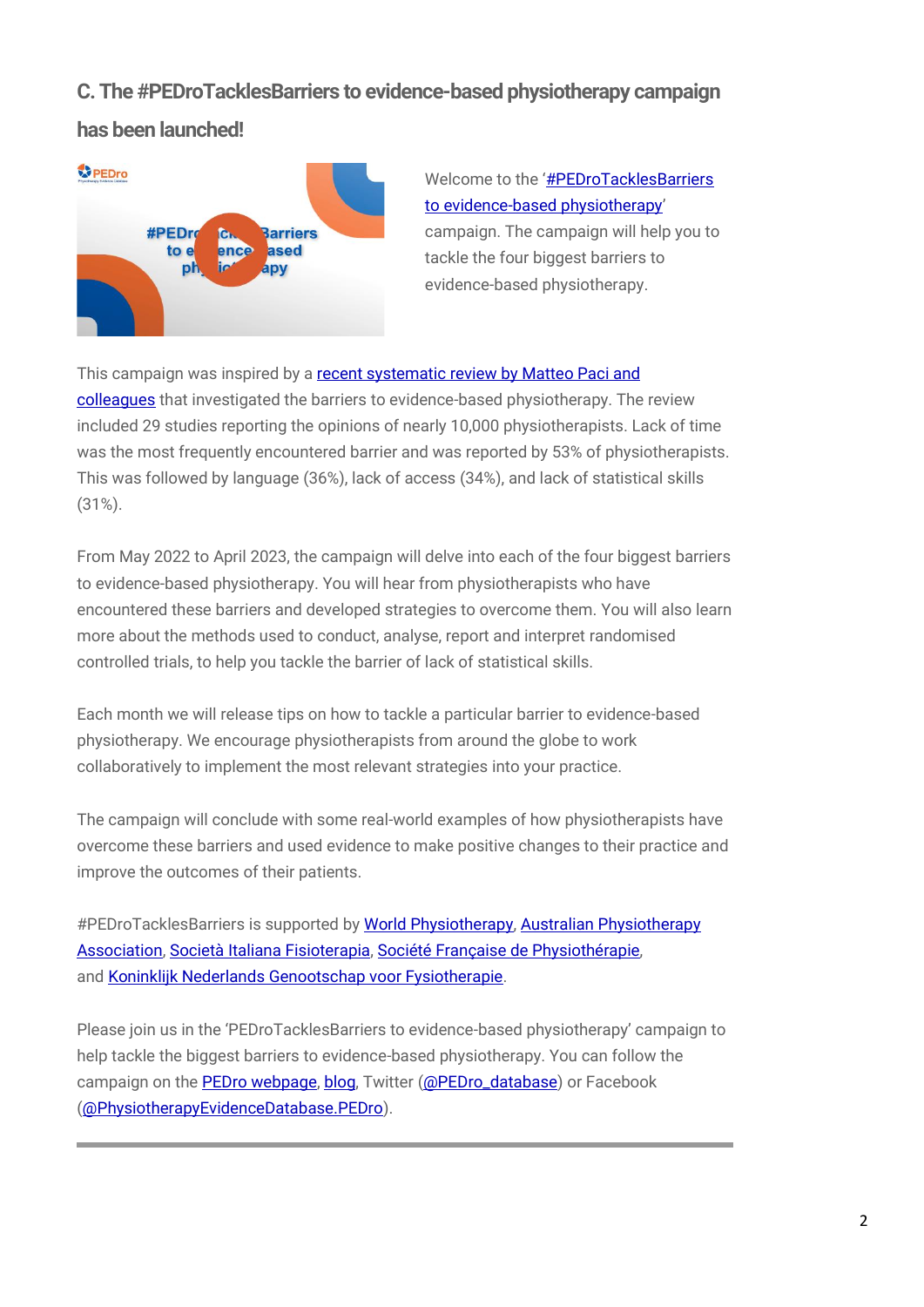## **D. Infographic for systematic review found that neuromuscular electrical stimulation improves activities of daily living after stroke**

Last month we summarised the systematic review by **Kristensen MGH et al**. The review concluded that neuromuscular electrical stimulation improved activities of daily living but had little impact on functional motor performance after stroke compared to a sham or no electrical stimulation comparators.

Some suggestions for using neuromuscular electrical stimulation with adults following stroke are included in this infographic.



Kristensen MGH et al. Neuromuscular electrical stimulation improves activities of daily living post stroke: a systematic review and meta-analysis. *Arch Rehabil Res Clin Transl* 2022;4:100167

#### [Read more on PEDro.](https://search.pedro.org.au/search-results/record-detail/68364)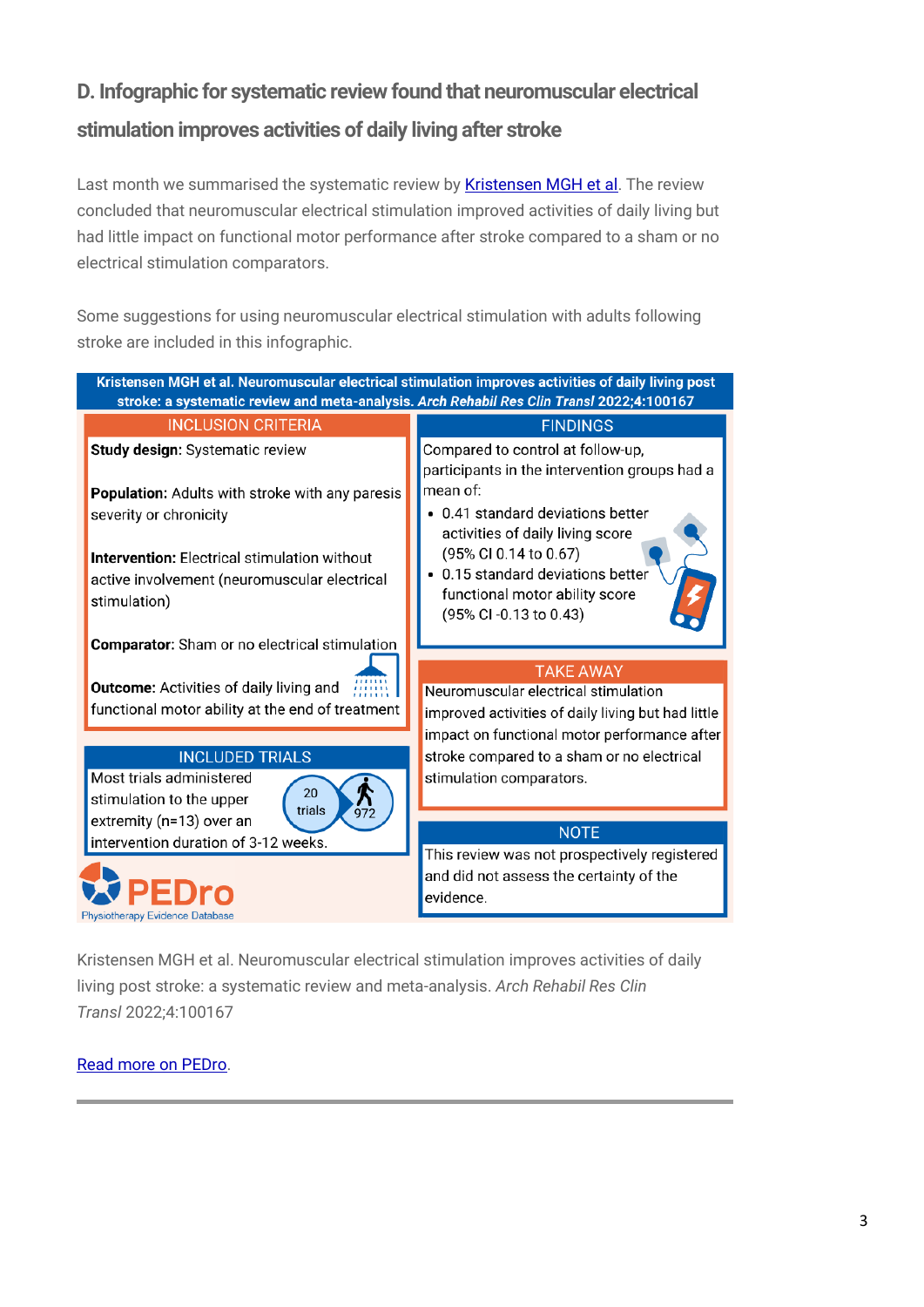# **E. Systematic review found that surgical stabilisation for a first-time anterior shoulder dislocation reduces the risk of recurrent instability and need for a future surgery compared to sling immobilisation**

Anterior shoulder dislocations are among the most common shoulder injuries in adolescent athletes and often occur after acute trauma. Despite multiple studies comparing rates of recurrent instability after surgical stabilisation and non-operative sling immobilisation for patients experiencing a first-time anterior shoulder dislocation, there remains uncertainty about the best treatment approach.

This systematic review aimed to estimate the effects of surgical stabilisation for people with a first-time anterior shoulder dislocation on recurrent instability, need for a future stabilisation procedure, range of motion, and function compared to sling immobilisation.

Searches were performed in seven databases (including PubMed, Embase, and Cochrane Library) to identify randomised controlled trials investigating the effects of surgical stabilisation versus sling immobilisation for the treatment of first-time anterior shoulder dislocation on rates of recurrent instability.

The outcomes were recurrent instability, subsequent stabilisation surgery, range of motion, function as assessed by the Western Ontario Shoulder Instability Index, and complications. Only outcomes reported by at least three trials were included. Two independent reviewers selected trials for inclusion. Disagreements were resolved by discussion or by arbitration from a third reviewer. Data were extracted by one reviewer and checked by a second. Trial quality was evaluated using version 1.0 of the Cochrane risk of bias tool. Meta-analysis was used to pool trials and calculate the between-group risk ratio, and the associated 95% confidence interval (CI), for recurrent instability and subsequent stabilisation surgery.

Five trials (259 participants) were included in the review. The average age of participants and percentage of males was 24 years and 87% in the operative group, and 23 years and 89% in the non-operative group. Four trials used similar arthroscopic Bankart procedures, and one used an open Bankart procedure. Participants in all trials underwent surgery between 10 and 28 days after anterior shoulder dislocation and were placed in an internally rotated sling immobiliser for 1-4 weeks post-operatively. The non-operative approach in 4 trials involved placing participants in an internal rotation sling for 1-4 weeks. In 1 trial, participants were placed in an external rotation and abduction immobiliser for 3 weeks. Physiotherapy protocols were identical between the operative and non-operative groups across trials and involved minimal active or passive movement through the immobilisation phase (about 3 weeks), active external rotation and abduction until 6 weeks, unrestricted range of motion after 6-12 weeks, and resistance exercises thereafter. All trials were at high risk of bias due to being unable to blind participants (performance bias) and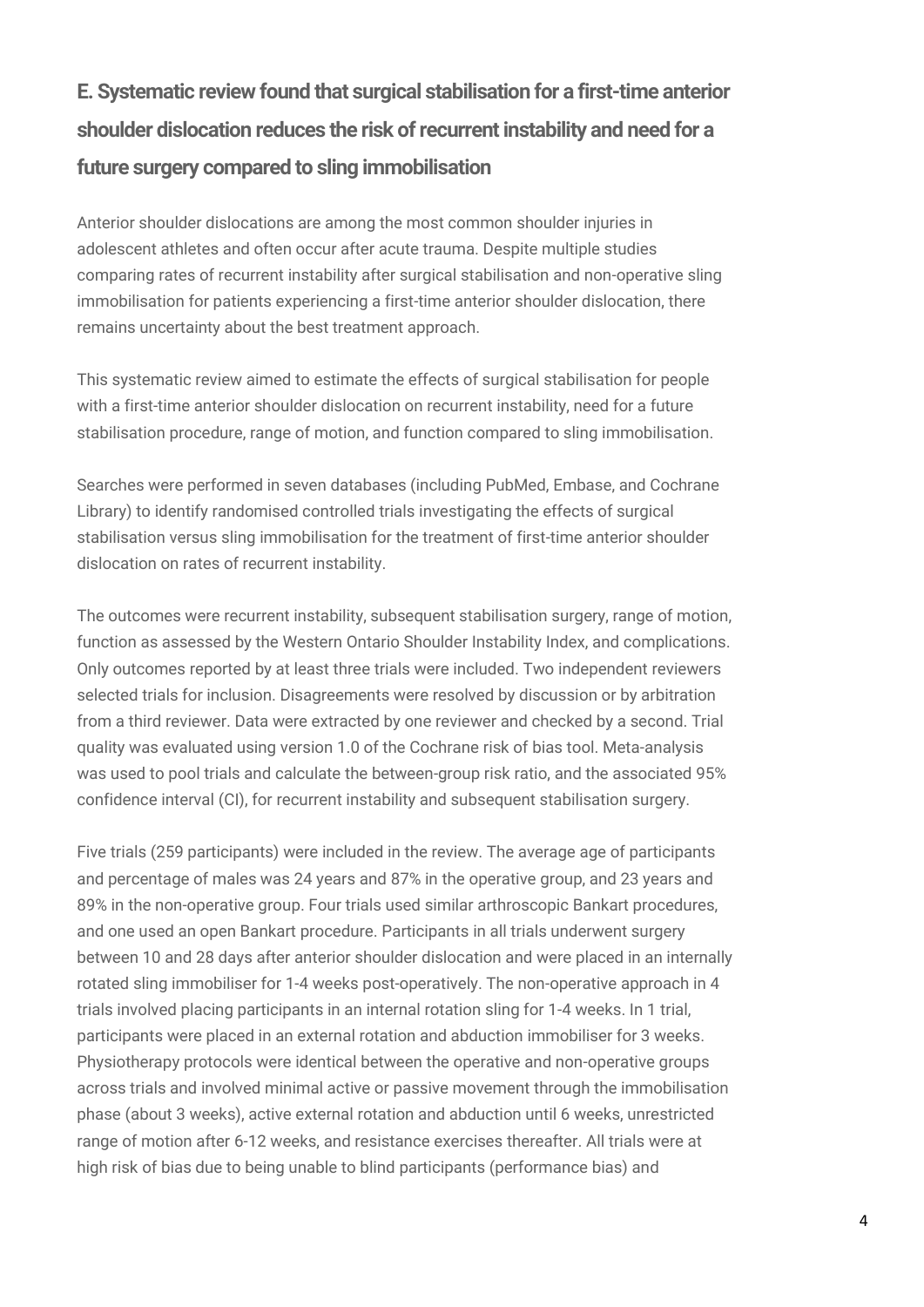therapists and/or outcome assessors (detection bias).

Surgical stabilisation reduced the risk of recurrent instability by 83% (95% CI 67% to 92%) and the risk of subsequent stabilisation surgery by 83% (95% CI 59% to 93%) compared to sling immobilisation. Findings were the same when only including trials in which participants in the non-operative group were immobilised in internal rotation. All 3 trials that assessed range of motion found no difference between surgical stabilisation and sling immobilisation. Of the 3 trials that assessed Western Ontario Shoulder Instability Index scores, 1 found higher scores in the operative group and 2 found no difference. Two complications were reported in the operative group and none in the non-operative group.

Surgical stabilisation for a first-time anterior shoulder dislocation reduces the risk of recurrent instability and need for a future stabilisation procedure compared to nonoperative management involving sling immobilisation. It is uncertain whether surgical stabilisation is superior to non-operative management for improving shoulder function and range of motion.

Belk JW, et al. Shoulder stabilization versus immobilization for first-time anterior shoulder dislocation: a systematic review and meta-analysis of level 1 randomized controlled trials. *Am J Sports Med* 2022 Feb 11:Epub ahead of print.

[Read more on PEDro.](https://search.pedro.org.au/search-results/record-detail/68626)

**F. Support for PEDro comes from the Australian Physiotherapy Association, Irish Society of Chartered Physiotherapists, Koninklijk Nederlands Genootschap voor Fysiotherapie, Macau Physical Therapists Association, Lietuvos Kineziterapeutų Draugija, Latvijas Fizioterapeitu Asociācija, Axxon Physical Therapy in Belgium, Physioswiss, Physiotherapy New Zealand.**

We thank [Australian Physiotherapy Association,](https://australian.physio/) [Irish Society of Chartered](http://www.iscp.ie/)  [Physiotherapists,](http://www.iscp.ie/) [Koninklijk Nederlands Genootschap voor Fysiotherapie,](http://www.kngf.nl/) [Macau Physical](http://www.mpta.org.mo/)  [Therapists Association,](http://www.mpta.org.mo/) [Lietuvos Kineziterapeutų Draugija](http://www.lktd.lt/), [Latvijas Fizioterapeitu](http://fizioterapeitiem.lv/)  [Asociācija](http://fizioterapeitiem.lv/), [Axxon Physical Therapy in Belgium,](http://www.axxon.be/nl) [Physioswiss](http://www.physioswiss.ch/) and [Physiotherapy New](https://pnz.org.nz/)  [Zealand](https://pnz.org.nz/) who have just renewed their partnership with PEDro for another year.

#### **G. Next PEDro and DiTA updates (June 2022)**

The next **[PEDro](http://pedro.org.au/)** and **DITA** updates are on Monday 6 June 2022.